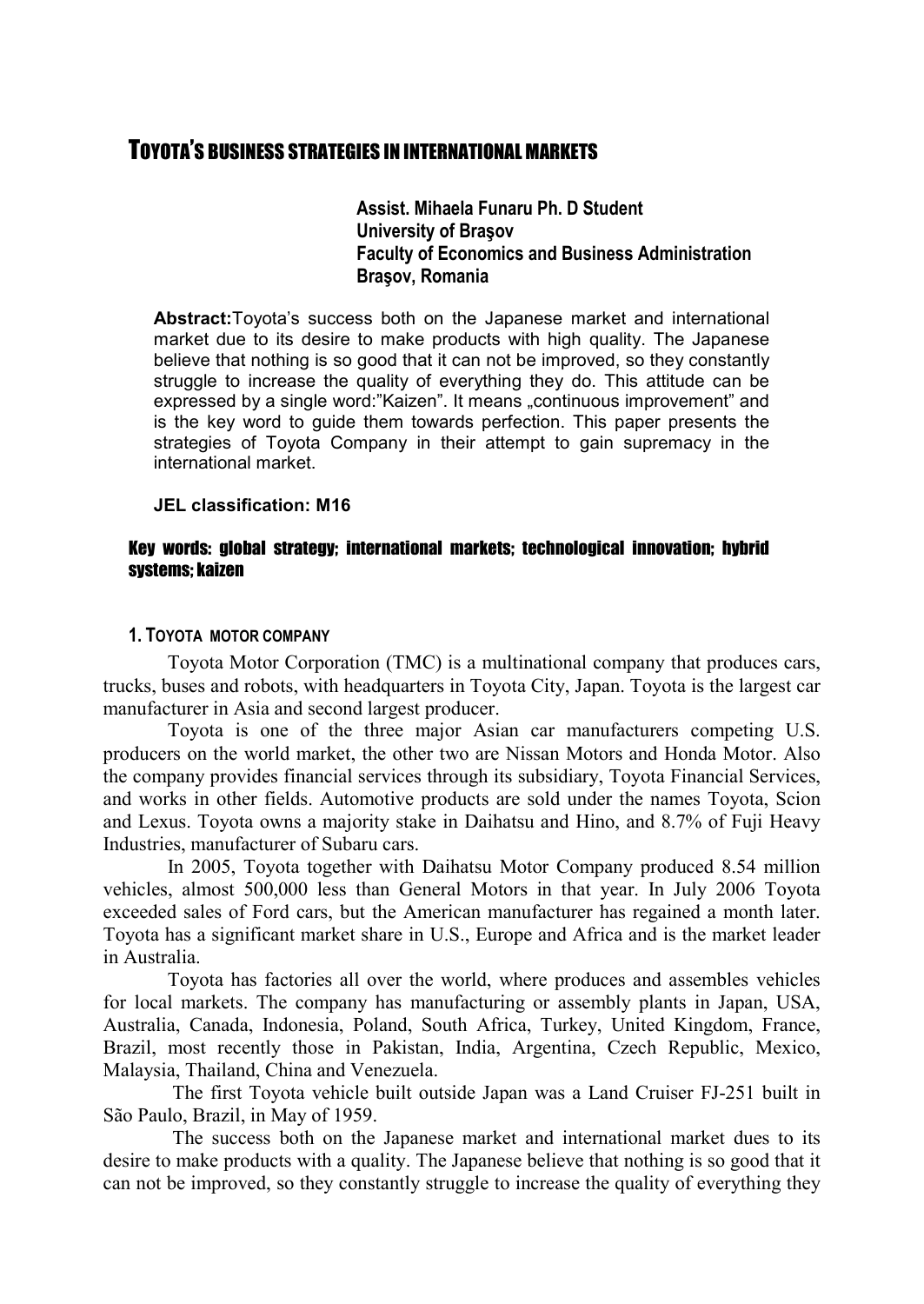do.This attitude can be expressed by a single word "kaizen". It means "continuous improvement" and is the key word which guides them towards perfection.

## **2. TOYOTA'S INTERNATIONAL MARKETS**

# *A. Toyota's European Market*

Japanese investors have turned to Europe, a market which they consider vital not only for their products, but also ambitions to become leading global player.

Toyota Motor, the second global car manufacturer, was the one who initiated this trend. The auto manufactures has eight factories in the "old continent", in UK, France, Poland, Turkey and the Czech Republic, with a total of 55,000 employees, including a distribution network and a research and a development center in Zavetem, Belgium. Any location it would have operations, the company brings annual profits of million euros from contracts made. It brings an important chain in research and development related to design and safety standards.

In Europe in 2003, the Japanese company under three brands owned Toyota, Daihatsu and Hino, recorded a 4.4% market share.

In 2004 there were 17 production units of Japanese automotive facilities in the European Union, they produce 1.3 million vehicles and 14 research and development centers. It is estimated that these investments have created 200,000 new jobs.

The European market is too important to be ignored, said the Japaneses, it is still a strong market that rivals many companies for and it has a unique industrial base.

 Japanese companies have started a series of investments in Russia, where domestic market is growing. In June 2005, Toyota began building a plant near St. Petersburg that will produce, starting with the 2007 Camry models.

While the UK benefits from about half of total Japanese investment, Japanese companies begin to move eastward manufacturing facilities to take advantage of lower wage costs and to be closer by the more flexible markets of new EU's members, that some of them will adopt the euro in a few years. They want to consolidate their positions on the stable, secure and growing markets, but competitive, too. The European market is one of them.

On the European market Toyota Motor Corporation recorded increases in sales from year to year. Its success is owing to adapt its supply to the needs and requirements of the europeans, based on total quality strategy, innovation and continuous competitive spirit.

# *B. Toyota's US Market*

Business activities in U.S. of Japanese automotive and components companies are highly profitable. If in 1980 the Asian brands cars were imported 100%, in 1993, the number of factories located on American soil was 11. Descent into force of the Japanese producers in the U.S. is seen as a second Pearl Harbor. Japanese brand market share increased from 15.3% in 1999 to 20.6% in 2004 and the trend is upward, considering that in 2006 their number of plants is 23. As in Europe, the Japanese have invested heavily in U.S. production sites. GM, Ford and DaimlerChrysler companies have been overcome by the Japanese, especially because of their high adaptability, but also of the lack of a culture of "domestic product" among american citizens.

In 2007, Toyota surpassed Ford in U.S. sales, standing on second place, after GM. At the end of 2007 Toyota manages to become a world leader in car sales surpassing giant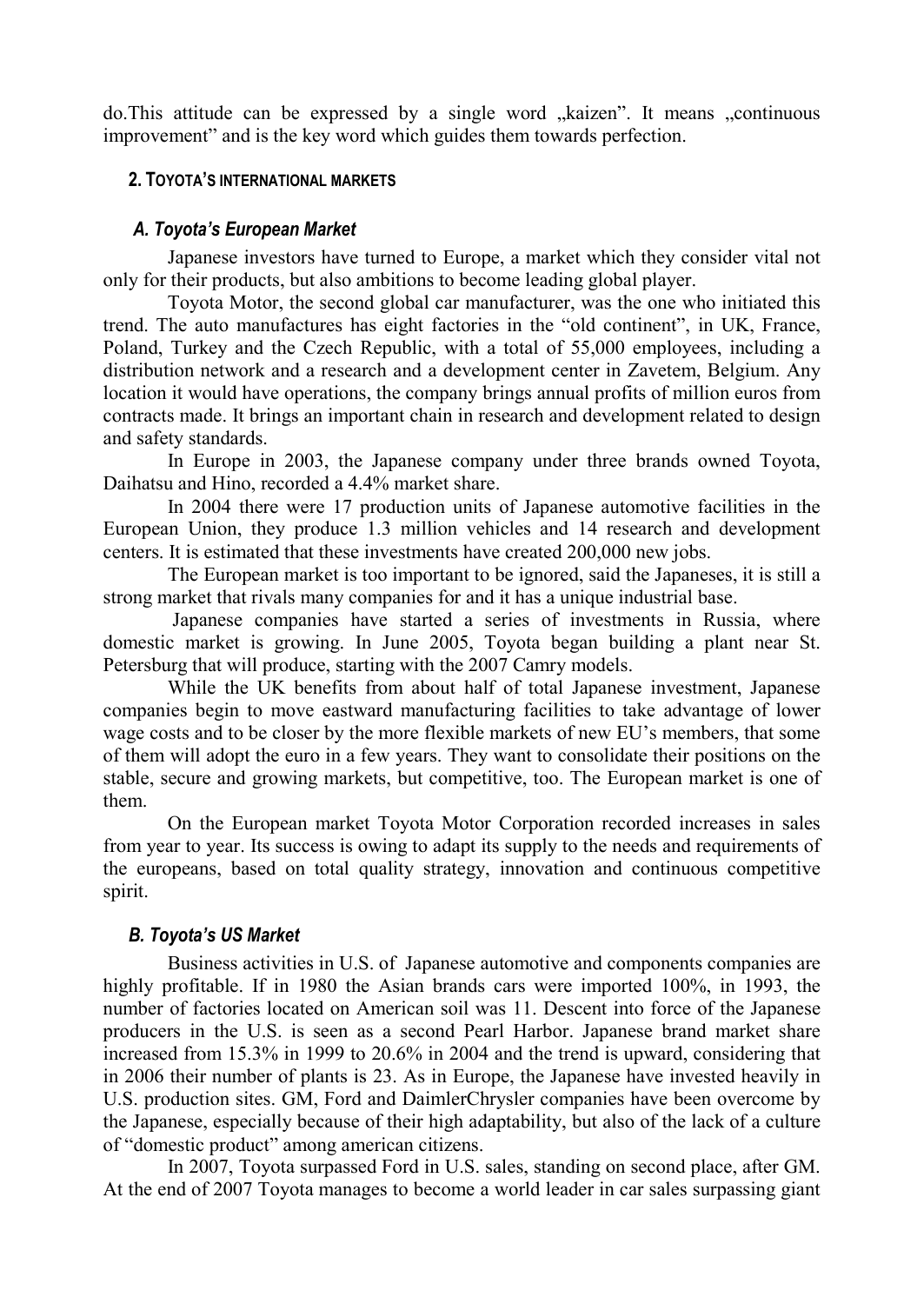General Motors. Japanese manufacturer has managed to manufacture and sell 9,51 million units compared with 9,26 million units sold by GM. GM leader of the auto sector for 8 decades, had to settle, this time, with the second position after Toyota.

The reason that Toyota becomes the world leader was undeniable the interest that US show to the fuel-efficient vehicles which bear the unmistakable signature of Japanese.

In 2008, Toyota sold more vehicles than GM, 4.72 million vehicles for the Japanese group compared with 4.67 million vehicles of GM, the leader of the American auto industry over the past 76 years.

For 2009 Toyota proposed to sell 10.4 million vehicles, a figure that would set a new record in the automotive industry, the former dating from 1978 when GM sold 9.55 million vehicles in the whole world. However, global economic crisis has hit everyone, including Toyota.

 The race between GM and Toyota is not only about the number of vehicles sold. In terms of profitability, GM is significantly behind those of Toyota, which also invests heavily in research and development of new models.

On costs and profits of the auto industry, for each vehicle produced in North America in 2006, GM posted a profit of \$ 2,123 less than Toyota did. Japanese car manufacturer is the most profitable car manufacturer in the world, its profit per vehicle increasing from U.S. \$ 1.175 in 2005 to \$ 1,977 in 2006.

Although the European market is steady for Toyota Company, the market where they sell most Toyota cars remains the North American.

## *C. Toyota's Australian market*

On the Australian market, in early 2010, the Toyota company has started production of the Toyota Camry Hybrid car. This is a model powered by electricity and gas and it will be produced around 10.000 units annually at the Altona plant in southeastern Australia.

Toyota became the first manufacturer which makes mass production of cars powered by a hybrid system, starting with the Prius more than ten years ago. Toyota is counting on increasing demand for such vehicles with hybrid propulsion in terms of increasing fuel prices and the sharp rise in world temperatures.

## *D. Other markets of Toyota Corporation*

Toyota made another step towards conquering global automotive market. It

expands on the markets of Russia and China, the main weapons are low-cost cars. Toyota's plan is to build three new factories that produce over 450,000 units annually in order to meet market demand in India and China.

Till 2010 Japanese giant plans to hold 15% of the global auto market. In 2010 Toyota plans to sell about 73 million vehicles, up 12% of sales in the last five years.

Japan plans envisage the expansion on the emerging markets like Brazil, Russia, India and China. Toyota is counting on the elasticity of these markets, which, in their opinion, is the key to success for increasing their sales significantly. The main objective is the Chinese market. China currently registered the highest rate of economic growth and the automotive segment is a very large expansion, which makes Toyota to hurry to take over the control of this market.

The most spectacular evolution of the sales took place in China, the most dynamic region for Toyota in 2006. In 2008 Toyota sold in China 62% more cars than in 2006 (in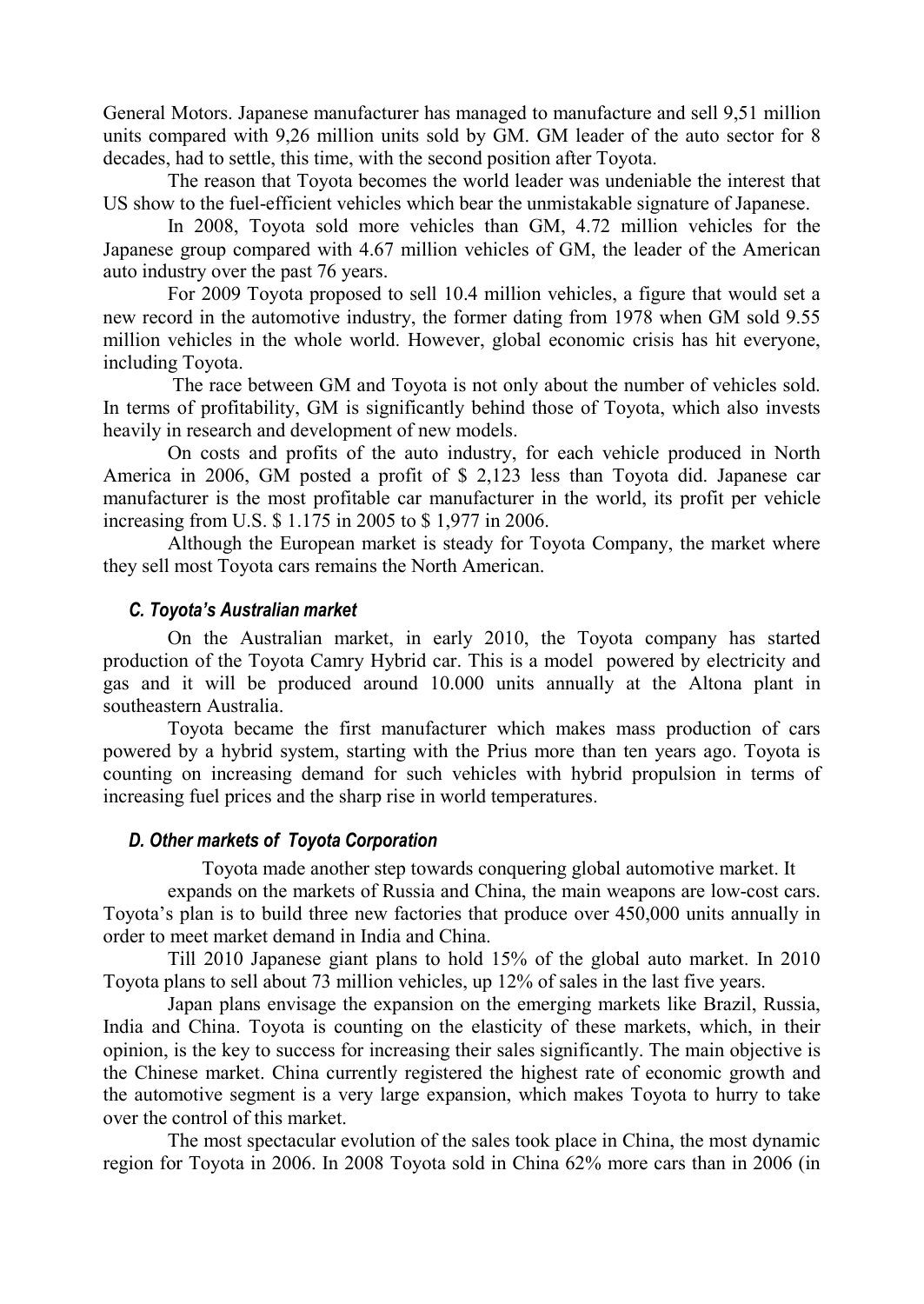2006 the growth rate for this region was 68%). Middle East ranked second place among the regions with the largest increasing sales of Toyota cars.

Toyota Motor Corp. will invest 68 billion yen (680 million dollars) in the second production plant in India. The new plant will produce the Corolla model. At the same location will be produced another new model that will be launched in 2010. It will cost around 8000 dollars and the company says that it is aimed at low-cost segment.

#### **3. TOYOTA'S STRATEGY IN INTERNATIONAL MARKETS**

Strategies used by Toyota in order to get success on selected markets to develop business and to impose on these markets are strategies most, created by Japanese specialists.

The strategy that generally based both Toyota company and most Japanese companies is KAIZEN strategy which means continuous improvement and the impact that it has on the level of product quality. "KAIZEN" is an integrative strategy, which means a cross-functional strategy that appoints the gradual improvement, management and continuous business activities and the parameters of quality, productivity and competitiveness, with direct involvement of all staff.

The product strategy of Toyota is based on high quality, on developing new innovative technologies, focusing on further research, creativity, but also hard work.

Toyota is a world leader in research and development of advanced automotive technologies. Toyota develops intelligent responses to the challenges of the automotive industry today, while assuming responsability for future generations.

Regarding the problem of pollutant emissions, Toyota explores simultaneously a variety of solutions for designing less polutting vehicles as well. Toyota has committed to develop hybrid systems as a basic factor in manufactoring clean technology cars, combining different sources of power. It has made significant progress in designing engines that use alternative energy sources. One of the most promising approach is combining two different sources of energy in a single system with the potential to use both. This solution is known as hybrid technology and is the most promising way to achieve Toyota's green machine.

Search for innovative solutions is based on new technological concepts of this company. Unconventional ideas need a way of expression, and future technologies has to be tested in terms of daily life. Therefore, Toyota develops concepts such as the Fine-N engine powered by a fuel cell or CS&S roadster powered by a Hybrid Synergy Drive system.

The fabrication technology of engines is one of the most valuable property of Toyota. Toyota's performance range of engines and advanced design reflects the high standards set by engineers. Toyota's engines are designed for comfort and performance, while constantly aiming to reduce emissions and optimal fuel consumption. So, today, Toyota may offer its clients the following advantages: gasoline engines with advanced technology, variable rate control valves VV-i and VVT-i, D-4D common rail turbocharged engine - now available in D-CAT variant to equip Avensis, unique hybrid propulsion system Synergy Drive.

Safety is a priority for Toyota. Advanced steering systems, brakes, suspension and traction control help keep control of the car. Each is designed with a Toyota extreme care in terms of safety, using advanced computer simulations and crash tests. Body and chassis are designed to absorb energy from impact and provide a maximum occupant protection, besides SRS (Supplementary Restraint System) airbags protection system they used.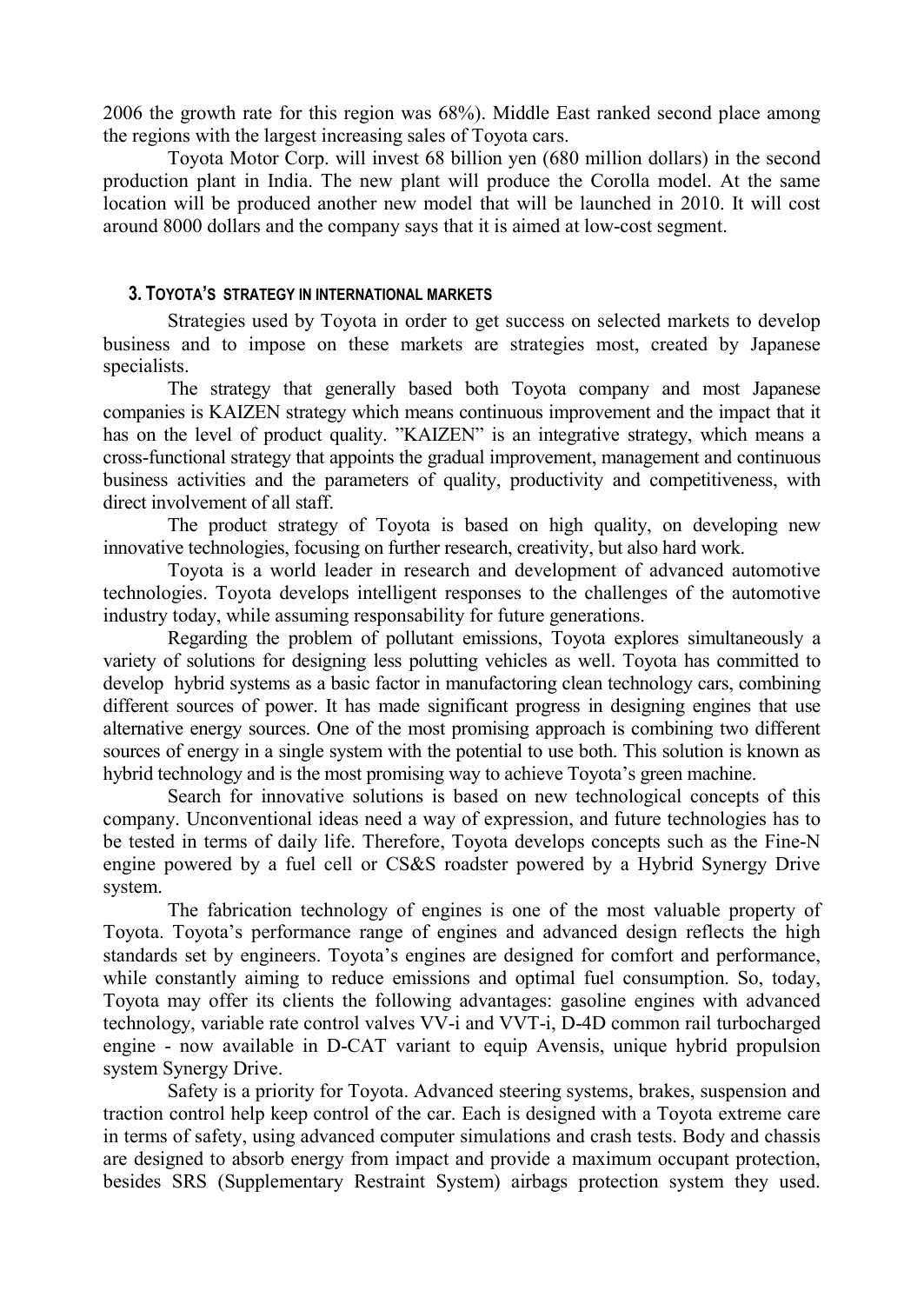Toyota made over time many innovations and improvement in active and passive safety. From the first active suspension system in the world in 1991, to the marketing of Stability Control System Vehicle in 1995, and to the first curtain airbag launched in 1998, Toyota has aimed to improve the security and technology benefits that it offers to its clients.

It can be said that Toyota's main strategy is the total control of the quality using the "zero defects", continuous improvement of its products.

Toyota makes independent studies on consumer needs, getting the vote of confidence on their part. Also, this is reinforced by the exceptional results of Toyota vehicles in Euro NCAP safety tests. Consumers trust Toyota cars and feel safe in their wheels.This trust is the result of the highest standards of quality which Toyota designes and produces its cars.

The Japanese have turned their attention to markets with significant growth potential. In Europe car manufacturers have invested substantial amounts to build production plants, research centers and design workshops.

Toyota designers from three continents are exploring ideas, visions and desires in order to design advanced machines and new technologies bringing more quality of life.

Toyota opened in 1954 in Tokyo, Japan, Head Office Technical Centre, which was the center of design activities, planning, designing, production of prototypes and evaluation of vehicles. It was responsible for all fields, including planning, designing and evaluating vehicles. In addition, the center is also in charge of security technologies, energy conservation and environmental protection.

In 1973, in Newport Beach, California Toyota opend the design center Calty Design Research, Inc..

Toyota Europe Design Development is opened in 2000 and is located in Nice, France. The company created the European Laboratory for Design ED for a better understanding of local influences and preferences of current and potential clients. Here, the team has developed successful models Yaris, Corolla, Corolla Verso, Avensis and Land Cruiser.

The company experts were quickly realize that local production of vehicles and exporting them to different countries is not as profitable business as their installation even in areas of marketing.

Very rapid conquest of significant market share in the EU is a direct result of rapid adaptation to the specifics of each area and complying with regulations without trying to avoid or modify them (a characteristic of U.S. firms).

Also, a major component in Toyota's strategy is to build more research and design centers in the proximity of production facilities. These bring specific items of the areas regarding the design and amenities. Unexpected success of the Japanese led to the exportation of vehicles produced in Europe to other markets of the world.

This is the strategy that Toyota has adopted to penetrate foreign markets worldwide. "Think global, act local" is the slogan that guides the company on the global market. Toyota has adopted the strategy of direct investments on the growing and stable markets, as we have demonstrated, and it fully managed.

## **4. CONCLUSIONS**

Taking advantage of the opportunities of a global market, Toyota has adopted a global strategy, but considering the characteristics of markets in which it acted. The slogan "think global, act local" implies the need to think market and business in global terms, and in the same time to achieve adapting to the local consumers's demands.